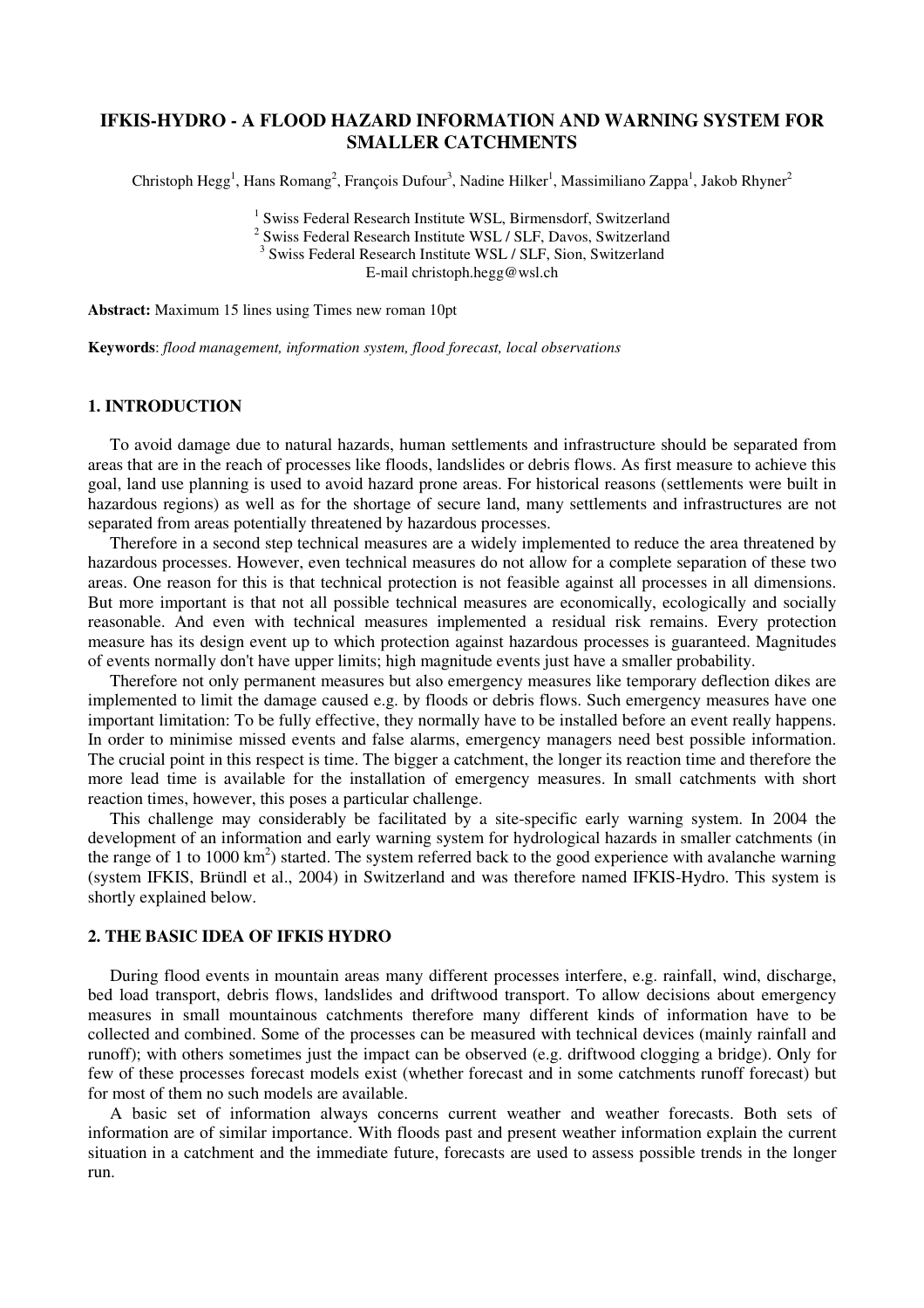The next set of information concerns runoff. If a gauging station is installed, runoff measurements are available. However by far not in every river or creek potentially threatening with floods, such stations can be installed. Therefore observations by trained persons are a very important method to collect information about water levels and discharge (see figure 1). This fully makes sense as at many sites not only runoff information is needed but also information about related processes like bed load transport or driftwood. Since there are no technical measuring or observation devices available for these processes, observers have to be on site anyhow and they can collect information about water levels too.



Figure 1: IFKIS Hydro observation site in the area of the Simplon Pass (Valais, Switzerland). During intensive rainfall periods, local observers pass at this site in regular intervals collecting information about water levels, bed load depositions and other important information.

If a time series of reliable runoff measurements of several years exists, it can be envisaged to implement a hydrological forecast model. As part of IFKIS-Hydro up to now the model PREVAH has been used. This model widely used in Switzerland is explained below.

| $\frac{1}{2}$ $\frac{1}{2}$<br><b>WEIS Hydro - Microsoft Internet Explorer</b><br>$\mathbf{r}$<br>Very Forcytes Tools Hel |                                                                                                                                                                                                                                      |                      | français<br><b>IFKIS</b> Interkantonales Frühwam- und Kriseninformationssystem<br><b>Italiano</b> |                                                                  |                  |                                                             |                                                                              |                          |                                     |  |
|---------------------------------------------------------------------------------------------------------------------------|--------------------------------------------------------------------------------------------------------------------------------------------------------------------------------------------------------------------------------------|----------------------|---------------------------------------------------------------------------------------------------|------------------------------------------------------------------|------------------|-------------------------------------------------------------|------------------------------------------------------------------------------|--------------------------|-------------------------------------|--|
|                                                                                                                           | 0 - R 2 4 Plants of Ferrits @ 8 - 8 - 8 11 3                                                                                                                                                                                         |                      |                                                                                                   |                                                                  |                  |                                                             |                                                                              |                          | <b>Drugkanslight</b>                |  |
| $\Box$ $\Box$ $\infty$ $u$ $u$<br>Address (6) http://test.ihis.ch/hydro/applicational-meldung.furm.do?tm1=16.             |                                                                                                                                                                                                                                      |                      |                                                                                                   | Glarnerland   Simpionsud   Val de Bagnes  <br><b>Glarnerland</b> |                  |                                                             |                                                                              |                          |                                     |  |
|                                                                                                                           | hangel                                                                                                                                                                                                                               | Q                    |                                                                                                   |                                                                  |                  | kant. Pegalmassung Schwanden   Linth Linthal   Linth Mollis |                                                                              |                          |                                     |  |
| $\frac{1}{2}$                                                                                                             | <b>IFKIS</b> fateskantonales Frühwart- und Krisesinformationssystem<br><b>Ballion</b><br>Dreskanstei                                                                                                                                 |                      |                                                                                                   |                                                                  |                  |                                                             | frühere Werte   bis Houte   ein Tag   eine Woche   ein Monat   spätere Werte |                          |                                     |  |
|                                                                                                                           | guidant (thorne) Simplement   Val de Degres                                                                                                                                                                                          | <b>IFKIS</b>         | $\bullet$<br>04.08.2005-04.09.2005                                                                |                                                                  |                  |                                                             |                                                                              |                          |                                     |  |
| e                                                                                                                         | Gindo   Sargitos Bort (Lieterwachzzustrade)<br>Driving LES (Desertor Garante) 22 % Santa 121% Garante                                                                                                                                | Hydro                | Pegelverlauf der Station "Linth-Mollis"                                                           |                                                                  |                  |                                                             |                                                                              |                          |                                     |  |
|                                                                                                                           |                                                                                                                                                                                                                                      | Mertero.             | 430.7<br>100                                                                                      |                                                                  |                  |                                                             |                                                                              |                          |                                     |  |
| ms                                                                                                                        | <b>Pegelmeidung für "Brücke EES"</b>                                                                                                                                                                                                 | Prognose             | 437                                                                                               |                                                                  |                  |                                                             |                                                                              |                          | $m$ <sup>ng</sup> /s<br>$-80$       |  |
| <b>Hydro</b>                                                                                                              | <b>Beobachter</b> Plannmater<br>Datum 30.03.2006<br>Speichem<br>Zurucksetzten                                                                                                                                                        | Letzte Werte         |                                                                                                   |                                                                  |                  |                                                             |                                                                              |                          |                                     |  |
| <b>Motoo</b><br>Prognose                                                                                                  | 07.42<br>Zeit                                                                                                                                                                                                                        | Vertauf              | 435                                                                                               |                                                                  |                  |                                                             |                                                                              |                          | '60                                 |  |
| Letzte Vierte                                                                                                             | Pegel<br>Triabung<br>Genchiebe<br>Margang                                                                                                                                                                                            | Mieder schlag        | 434                                                                                               |                                                                  |                  |                                                             |                                                                              |                          |                                     |  |
| Vertauf                                                                                                                   | mm<br>Warnung bei<br>Zeitpunkt<br>Fronthöhe                                                                                                                                                                                          | Lettle Warte         |                                                                                                   |                                                                  |                  |                                                             |                                                                              |                          |                                     |  |
| <b>Medernching</b><br><b>Latita Vierre</b>                                                                                | н<br>٠                                                                                                                                                                                                                               | Verlauf              | $433 -$                                                                                           |                                                                  |                  |                                                             |                                                                              |                          | Copyright (C) BLT                   |  |
| <b>Vertauf</b>                                                                                                            | lemerkungen, Ereignisbeschreibung mit Zeitpunkt                                                                                                                                                                                      | Pegel / Abfluss      | 432<br>01:00:00                                                                                   |                                                                  | 19:00:00         |                                                             | 13:00:00                                                                     | 07:00:00                 | 01:00:00                            |  |
| Pegel / Almass                                                                                                            |                                                                                                                                                                                                                                      | Letzte Werte         | 05.00.05                                                                                          |                                                                  | 12.00.05         |                                                             | 20.00.05                                                                     | 20.00.05                 | 05.09.05                            |  |
| <b>Lettte Werle</b><br>Vertauf                                                                                            |                                                                                                                                                                                                                                      |                      | Datum                                                                                             | Zeit                                                             | Pegel            | <b>Durchfluss</b>                                           | Pegel 1                                                                      | <b>Wasser-temperatur</b> | Speicherdatum                       |  |
| <b>FIG-Bezahung</b>                                                                                                       |                                                                                                                                                                                                                                      | P/Q-Beziehung        |                                                                                                   |                                                                  | mm               | $m3$ s                                                      | mm                                                                           | PC.                      |                                     |  |
| leobactmmgen<br>Latzte Werfe                                                                                              |                                                                                                                                                                                                                                      | <b>Beobachtungen</b> | 04.09.2005                                                                                        | 00:50                                                            | 434.02           |                                                             |                                                                              | 10.9                     | 13.10.2005 19:25                    |  |
| <b>Vertauf</b>                                                                                                            |                                                                                                                                                                                                                                      | Letzte Werte         | 04.09.2005                                                                                        | 00:40                                                            | 434.02           |                                                             |                                                                              | 10.9                     | 13.10.2005 19:25                    |  |
| Simulation                                                                                                                |                                                                                                                                                                                                                                      | Vertauf              | 04 09 2005                                                                                        | 00 30                                                            | 434.02           |                                                             |                                                                              | 11                       | 13 10 2005 19 25                    |  |
| <b>Vertauf</b><br>Distensivigative                                                                                        |                                                                                                                                                                                                                                      | Simulation           | 04.09.2005                                                                                        | 00:20                                                            | 434.02           |                                                             |                                                                              | 11                       | 13.10.2005 19:25                    |  |
|                                                                                                                           |                                                                                                                                                                                                                                      | Verlauf              | 04.09.2005                                                                                        | 00:10                                                            | 434.02           |                                                             |                                                                              | 11.1                     | 13.10.2005 19:25                    |  |
| Bestrachtungen                                                                                                            |                                                                                                                                                                                                                                      | <b>Dateneingabe</b>  | 04.09.2005                                                                                        | 00.00                                                            | 434.02           |                                                             |                                                                              | 11.1                     | 13 10 2005 19:25                    |  |
| Mateur:<br><b>Links</b>                                                                                                   |                                                                                                                                                                                                                                      | Pegel                | 03.09.2005                                                                                        | 23:50                                                            | 434.02           |                                                             |                                                                              | 11.1                     | 13.10.2005 19:25                    |  |
| <b>Ounters!</b>                                                                                                           |                                                                                                                                                                                                                                      | Beobachtungen        | 03.09.2005                                                                                        | 23:40                                                            | 434.02           |                                                             |                                                                              | 11.1                     | 13.10.2005 19:25                    |  |
| Lognit                                                                                                                    |                                                                                                                                                                                                                                      | Meteo                | 03 09 2005                                                                                        | 23 30                                                            | 434 02           |                                                             |                                                                              | 111                      | 13 10 2005 19 25                    |  |
|                                                                                                                           |                                                                                                                                                                                                                                      | Links                | 03.09.2005                                                                                        | 23:20                                                            | 434.03           |                                                             |                                                                              | 11.2                     | 13.10.2005 19:25                    |  |
|                                                                                                                           |                                                                                                                                                                                                                                      | Guardaval            | 03.09.2005<br>03 09 2005                                                                          | 23:10<br>23:00                                                   | 434.03<br>433.98 |                                                             |                                                                              | 11.2<br>11.2             | 13.10.2005 19:25<br>1310 2005 19:25 |  |
|                                                                                                                           | <b>Children Contact Contact Contact Contact Contact Contact Contact Contact Contact Contact Contact Contact Contact Contact Contact Contact Contact Contact Contact Contact Contact Contact Contact Contact Contact Contact Cont</b> | <b>Annual</b>        |                                                                                                   |                                                                  |                  |                                                             |                                                                              |                          |                                     |  |

Figure 2: Screen shots of the IFKIS-Hydro web platform. The left image shows the screen where observations at a site as shown in figure 1 can be entered. The left image shows a measured hydrograph

All this information is then collected in a database and presented on a web based platform (figure 2). The platform also allows looking at information from earlier events for comparison. Information about earlier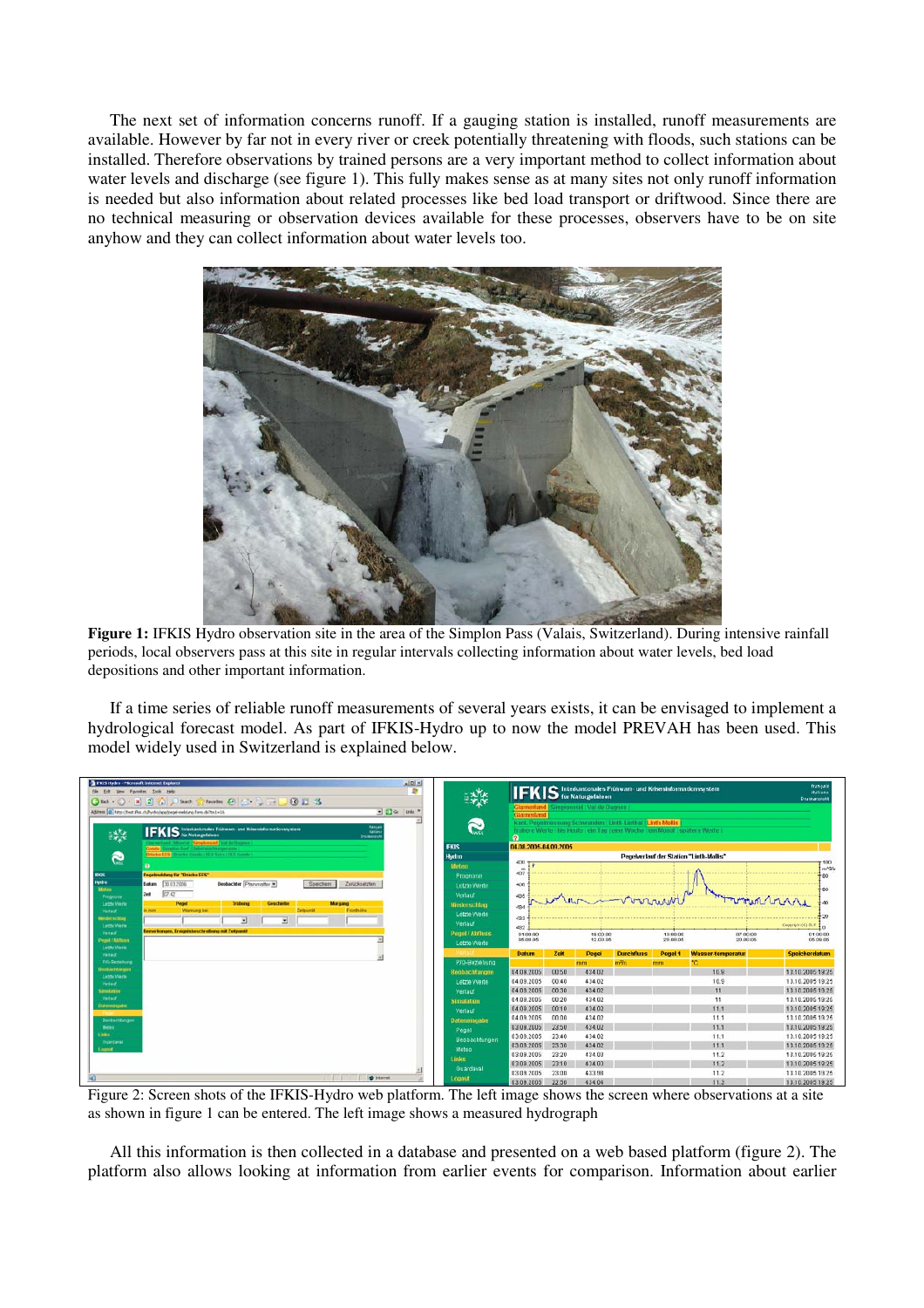events does not necessarily include measurements or observations as described above. For events that took place before such a system was installed a simpler form of information, mainly qualitative descriptions of processes and damage, can be used too.

To allow for comparison between different catchments and to detect trends in initial conditions in any basin, a geomorphic survey of all catchments incorporated in IFKIS-Hydro has to be carried out from time to time. In such geomorphic surveys traces of past processes are assessed together with information on the actual state of a catchment (soil, geology, etc.) to develop scenarios, what combinations and magnitudes of processes have to be expected in future events. Such surveys should also be carried out after every major event, to detect changes in the catchment in areas that are not covered with observations during events for security reasons or for the limited availability of trained staff. The results of such surveys will also be made available in the web platform.

The system IFKIS-Hydro is based on the three pillars described above:

- On geomorphic surveys to assess the so called disposition of a catchment for hazardous processes,
- On information about past events and,
- In the case of an emergency on information (measurements, observations) and forecasts describing the past and probable future development of this event.

Emergency managers can then assess this information and make their decisions and their planning based on best available information. Decisions in emergency situations are in many cases mainly choices between different plans that have been established beforehand. Even with the best forecasts time will be too limited to carry out a full scale planning process (including staffing plans, organisation of necessary material etc.) in the case of an emergency. Therefore a system like IFKIS-Hydro does not replace careful planning for different scenarios (possible emergency situations), but the combination of emergency plans (e.g. Romang et al. 2006)and of an emergency information system like IFKIS-Hydro increase each others value drastically.

# 3. THE HYDROLOGIC FORECAST MODEL PREVAH

The spatially distributed hydrological model PREVAH (Precipitation-Runoff- EVApotranspiration-HRU related model) has been selected for runoff predictions (Gurtz et al. 1999). PREVAH has been originally developed with the intent of improving the understanding of the spatial and temporal variability of hydrological processes in catchments with complex topography. For full information on the model physics, structure and parameterizations we refer to previous work with PREVAH (Zappa 2002, Verbunt et al. 2006, Wöhling et al. 2006). PREVAH is forced by interpolated values of observed climatic variables. Six meteorological variables are required: precipitation, air temperature, global radiation, relative sunshine duration, wind speed and relative humidity.



Figure 3: Work flow of the forecast model PREVAH, as implemented in Canton Glarus for real time runoff nowcasting and forecasting. Screen shots of the IFKIS-Hydro web platform.

The newly developed operational version of PREVAH is embedded in a complex system guaranteeing the real time flow of the required meteorological information (Figure 3). PREVAH obtains such data from an